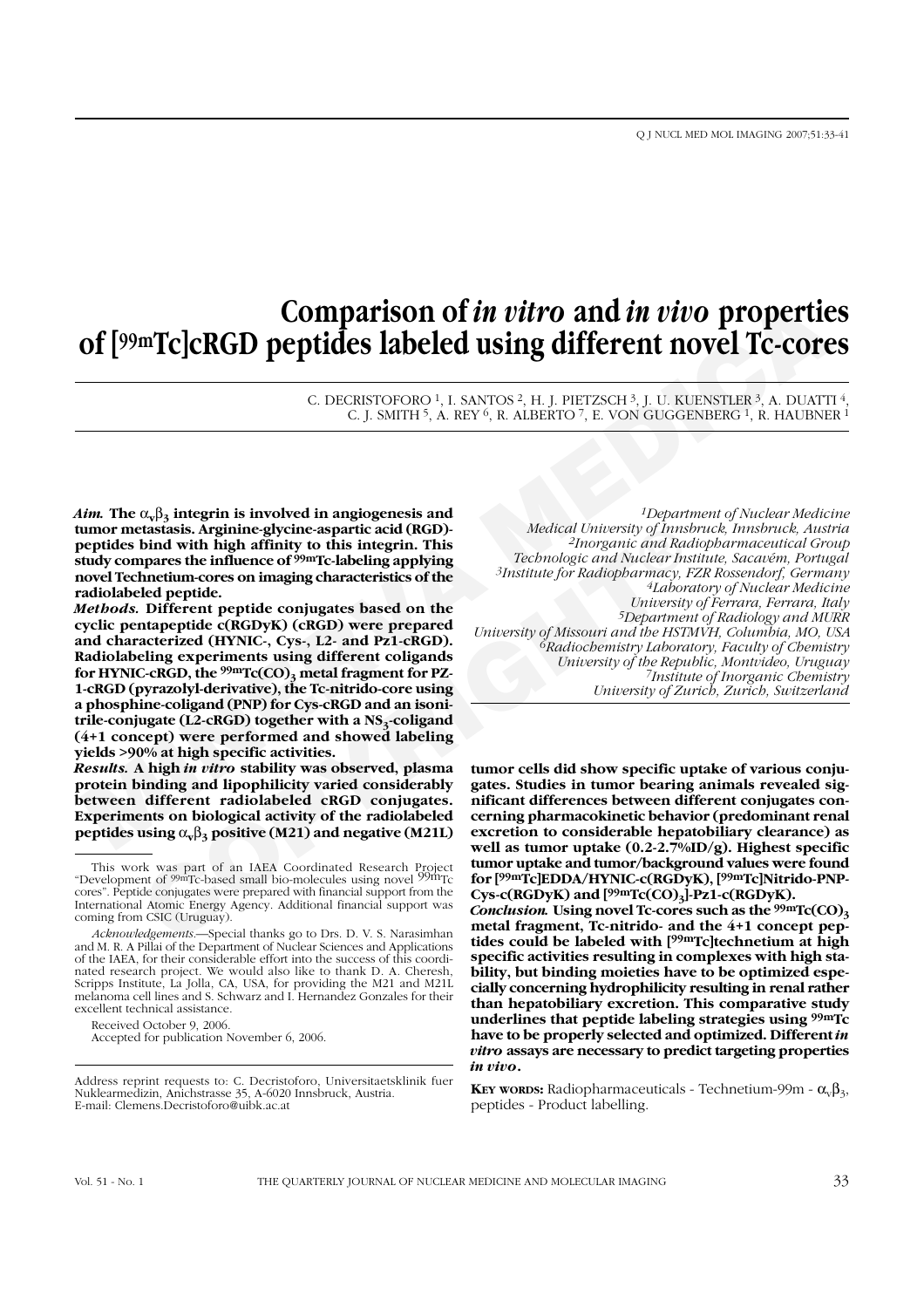Entranctes for SPEC1 and reading warishbut promote.<sup>1</sup> Meanwhar the note that compared a between developed over the last year sepecially suitable Mass of the chemical particle operator of high approaches have  $\mathcal{W}_2$ <sup>th</sup> core,<sup>5</sup> whereby tridentate ligand systems pro-<br>
Giv-Asp-DTyr-Lys) was chosen<br>
required *in thro* stability.<sup>6</sup> Recently also oth-<br>
peptide has been shown to tar<br>
systems have been developed. One approach high affinity and Radiolabeled peptides have found increasing inter-est as radiopharmaceuticals especially in oncology both for diagnosis and therapy.1 99mTc-labeling is still an attractive approach for radiolabeling peptides for nuclear medicine imaging due to its ideal physical characteristics for SPECT and readily availability from a generator. A number of labeling approaches have been developed over the last years especially suitable for high specific targeting molecules, such as peptides,2 providing high stability and high specific activity of the final product. Among them the derivatisation with 2-hydrazininicotinic acid (HYNIC) is one of the most often applied technologies and has been successfully used in clinical studies with [99mTc] Octreotide derivatives.3 Especially Ethylendia-mine N,N'diacetic acid (EDDA) as coligand provides suitable pharmacokinetics for targeting peptide receptors.4 Another very versatile approach is based on the use of the Tccarbonyl core,5 whereby tridentate ligand systems provide the required *in vivo* stability.6 Recently also other ligand systems have been developed. One approach is based on the application of the Tc-nitrido-core using asymmetrically disubstituted complexes to specifically label peptides derivatized with bidentate ligands, such as cysteine or diphosphines.7 Another approach is based on the use of a tetradentate tripodal chelator and a biomolecule derivatized with a monodentate isocyanido ligand. This so-called "4+1" mixed-ligand system consisting of technetium(III) allows high specific activity labeling of biomolecules.8

Peptides binding to integrins have been radiolabeled for *in vivo* tumor targeting.9 Especially the integrin  $\alpha_{\nu} \beta_3$ , which mediates binding to the extracellular matrix *via* a variety of different proteins (*e.g*. vitronectin, fibronectin and van Willebrand factor), is a target structure for the development of this new class of radiopharmaceuticals.10 This integrin is involved in different pathological processes, such as tumor metastasis and tumor-induced angiogenesis, restenosis, osteoporosis and inflammatory processes.11 For example, several studies have shown that there is a correlation between  $\alpha_{\nu} \beta_3$  expression and the metastatic potential of the corresponding tumor.12 Moreover, this integrin is expressed on activated endothelial cells during migration in the basement membrane in the angiogenic process. Thus, several approaches are focused on the inhibition of the tumor-induced angiogenesis *via* targeting this receptor. Development of inhibitors is based on peptides including the amino acid sequence arginine-glycine-aspartic acid (Arg-GlyAsp) (single letter code: RGD), which is found to be essential for the binding of a variety of extracellular matrix proteins. The cyclic pentapeptide c(RGDfV)13 has proven to be selective for the integrin  $\alpha_{\nu}\beta_3$  and, thus, is used as a lead structure for tracer development.14 Meanwhile, RGD-peptides labeled with 111In, 90Y, 99mTc, 123I, 64Cu and 18F have been introduced.11 Most of them show high  $\alpha_{v} \beta_{3}$  affinity *in vitro* and allow targeting of receptor positive tumors *in vivo*. The most intensively studied compound yet is [18F]Galacto-RGD, which allows non-invasive determination of  $\alpha_{\nu}\beta_3$  expression not only in murine tumor models, but also in tumor patients.15

Herein, we report on the comparison of four different 99mTc-labeling strategies based on HYNIC, the Tc-carbonyl and Tc-nitrido-core, as well as the 4+1 mixed ligand system on the same integrin  $\alpha_{\nu}\beta_3$  binding RGD-peptide. The cyclic pentapeptide cyclo(Arg-Gly-Asp-DTyr-Lys) was chosen for this purpose. This peptide has been shown to target  $\alpha_{\nu}\beta_3$  integrins with high affinity and can easily be derivatized with chelating moieties at the Lys-residue.16 Due to its small size the influence of the radioconjugate, depending upon the type of the labeling approach that is utilized, should be pronounced.

#### **Materials and methods**

#### *Materials*

Reagents were purchased from Aldrich-Sigma Chemical Co., except otherwise stated and used as received.

The chelators  $NS_3$ -COOH and Pz1 (3,5-Me<sub>2</sub> $pz(CH_2)_2N((CH2)_3COOH)(CH_2)_2NH_2]$  have been described previously.8, 17

Cyclo(Arg-Gly-Asp-DTyr-Lys), cyclo(Arg-Gly-Asp-DTyr-Lys(HYNIC)) (HYNIC-cRGD; HYNIC=2-Hydrazinonicotinic acid), cyclo(Arg-Gly-Asp-DTyr-Lys(Cys)) (Cys-cRGD), and cyclo(Arg-Gly-Asp-DTyr-Lys(Pz1)) (Pz1-cRGD) were synthesized by Biosynthan (Berlin, Germany) with a purity of >95% as analysed by reversed-phase high performance liquid chromatography (RP-HPLC) and mass spectrometry (MS).

L2-BFCA (4-Isocyano-butanoic-acid-tetrafluorophenyl-ester) was prepared by formylation of 4-aminobutyric acid followed by esterification with 2,3,5,6-tetrafluorphenol, and conversion of the formylamino group into the isocyanide group.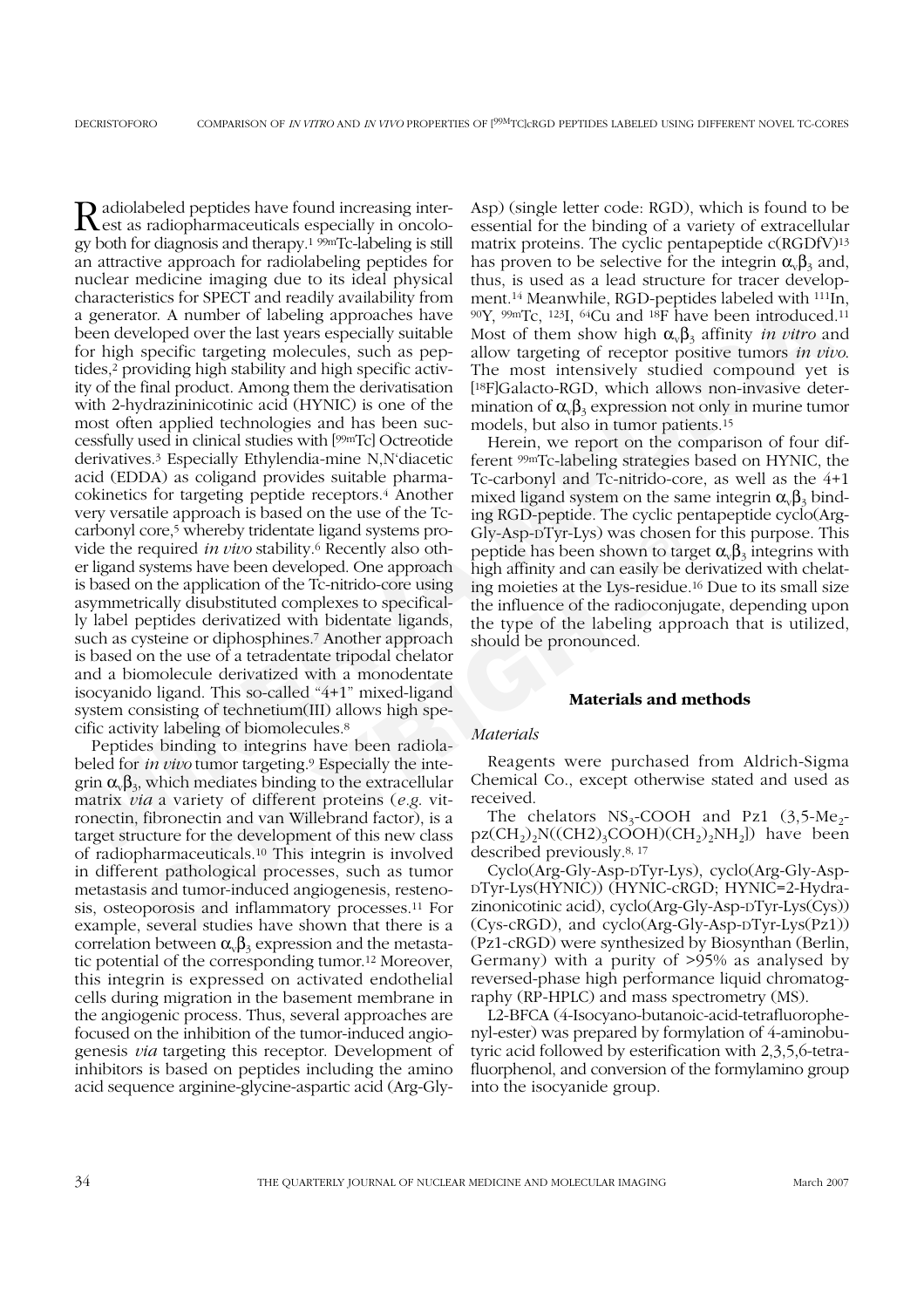PNP {bis[(dimethoxypropylphosphanyl)ethyl]methoxyethylamine} was kindly provided by Prof. Duatti, Ferrara, Italy.

Na  $\frac{99m}{\text{TeO}_4}$  was obtained from a commercial 99Mo/99mTc generator (Ultratechnekow, Mallinckrodt, The Netherlands).

## *Analytical methods*

#### HIGH PERFORMANCE LIQUID CHROMATOGRAPHY

A Dionex P680 low pressure gradient pump with Spectra Physics, Spectra Chrom 100, variable UV detector and Bioscan, radiometric detection was used for RP-HPLC analysis. A Macherey and Nagel Nucleosil 120-5 C18 250×4.6 mm column, flow rates of 1 mL/min and UV detection at 220 nm were employed with the following gradient:  $ACN/0.1\%$  TFA/H<sub>2</sub>O: t: 0-1.5 min 0%ACN, 1.5-16.5 min 0-18% ACN, 16.5-21.5 min 18- 60% ACN, 21.5-23 min 60% ACN.

#### PURIFICATION BY SOLID PHASE EXTRACTION

The Netherlands).<br>
May L2-cKGD<br>
May Chere incubated methods<br>
100 pg of SnCl<sub>x</sub> verte incubated with 500 MBq<br>
100 pg of SnCl<sub>x</sub> verte incubated with 500 MBq<br>
100 pg of SnCl<sub>x</sub> verte incubated with 500 MBq<br>
100 pg of SnCl<sub>x</sub> **COPY THE TO A SUBMALIST CONTEXT**<br> **COPY** ACTIVE TO 5 mg of succinic hydrazid<br>
1500-2 000 MBq <sup>99</sup><sup>m</sup>TcO<sub>4</sub><sup>-</sup> solu<br>
bility studies the radiolabeled peptides were of 1.1 m<br>
bility studies the radiolabeled peptides were (CH For stability studies the radiolabeled peptides were purified using, a solid phase extraction (SPE) method. The radiolabeling mixture was passed through a C18- SEPPAK-Mini cartridge (Waters, Milford, MA, USA). The cartridge was washed with 5 mL of physiological sodium chloride solution and the radiolabeled peptide was eluted with 70% ethanol. This method efficiently removed all hydrophilic, non-peptide bound impurities (mainly  $\frac{99 \text{m}}{\text{TCO}_4}$ ,  $\frac{99 \text{m}}{\text{TC}}$  coligands).

## *99mTc-labeling*

# LABELING HYNIC-RGD WITH EDDA AS COLIGAND  $(I^{99}$ <sup>m</sup>Tc]EDDA/HYNIC-cRGD)

In a rubber sealed vial, 10 µg of HYNIC-cRGD were incubated with 1 mL of EDDA/Tricine solution (20 mg/mL Tricine, 10 mg/mL EDDA in pH 6-7), 1 mL of 99mTcO4 <sup>−</sup> solution (800 MBq), and 20 µL of tin-(II) solution (10 mg of  $SnCl<sub>2</sub>2H<sub>2</sub>O$  in 10 mL of nitrogen purged 0.1 N HCl) for 10 min in a boiling water bath.

LABELING PZ1 RGD WITH  $[99mTc(OH<sub>2</sub>)<sub>3</sub>(CO)<sub>3</sub>]$ <sup>+</sup>  $([99mTc]Pz1-cRGD)$ 

The carbonyl aquaion  $[99mTc(OH<sub>2</sub>)<sub>3</sub>(CO)<sub>3</sub>]$ <sup>+</sup> was prepared as described previously from a commercial kit (Isolink, Mallinckrodt, Petten) according to manufacturer's instructions (1 mL volume, 200-1 000 MBq 99mTc). Five or 20 µg Pz1-cRGD were incubated with 100 µL carbonyl precursor, specific activity ranging between 18.5 and 74 GBq/µmol.

LABELING L2-CRGD WITH THE 4+1 APPROACH: ([99mTc]  $NS<sub>2</sub>/L2-cRGD)$ 

One milligram of Na<sub>2</sub>EDTA, 5 mg of Mannitol, and 100  $\mu$ g of SnCl<sub>2</sub> were incubated with 500 MBq of  $^{99m}$ TcO<sub>4</sub> solution in a total volume of 0.8 mL at RT and incubated for 15 min;  $0.3$  mg coligand (NS<sub>3</sub>-COOH) freshly dissolved in 300 µL of methanol were added and this solution was transferred to a vial containing the isocyanide derivatized peptide (L2) and incubated at 75 °C for 1 h.

LABELING OF CYS-CRGD WITH THE [99mTc]NITRIDO FRAG-MENT ([99mTc]PNP-CYS-CRGD)

To 5 mg of succinic hydrazide and  $0.05$  mg of SnCl, 1 500-2 000 MBq  $\frac{99 \text{m}}{\text{C}}\text{O}_{4}$ -solution was added resulting in a total volume of 1.1 mL. After 15 min at RT 0.125 mg of PNP3 ligand (N(CH<sub>2</sub>CH<sub>2</sub>OCH<sub>3</sub>)(CH<sub>2</sub>CH<sub>2</sub>P  $(CH_2CH_2CH_2OCH_3)_{2})$  and 0.05 mg of Cys-cRGD in 0.5 mL was added and incubated at 100 °C for 1 h.

Radiolabeled peptides were characterized and labeling yields were determined by HPLC.

# In vitro *evaluation of radiolabeled peptides*

#### **STABILITY**

The stability of the radiolabeled peptides in aqueous solution was tested by incubation of the reaction mixture purified by SPE at a concentration of 200-1 000 pmol peptide/mL in a phosphate buffer as well as in a solution containing 10 000-fold molar excess of cysteine or histidine with respect to the peptide concentration at pH 7.4 at 37 °C up to 24 h. In addition, stability in fresh human plasma, as well as in kidney and liver homogenates, was measured. After incubation, plasma samples were precipitated with acetonitrile and centrifuged (1 750 g, 5 min). Degradation of the 99mTc complexes was assessed by HPLC.

For incubation in kidney and liver homogenates, kidneys or liver freshly excised from rat were rapidly rinsed and homogenized in 20 mM HEPES buffer pH 7.3 with an Ultra-Turrax T25 homogenator for 1 min at RT. The radiopeptides were incubated with fresh 30% homogenates at a concentration of 250-500 pmol peptide/mL at 37 °C up to 2 h. Samples were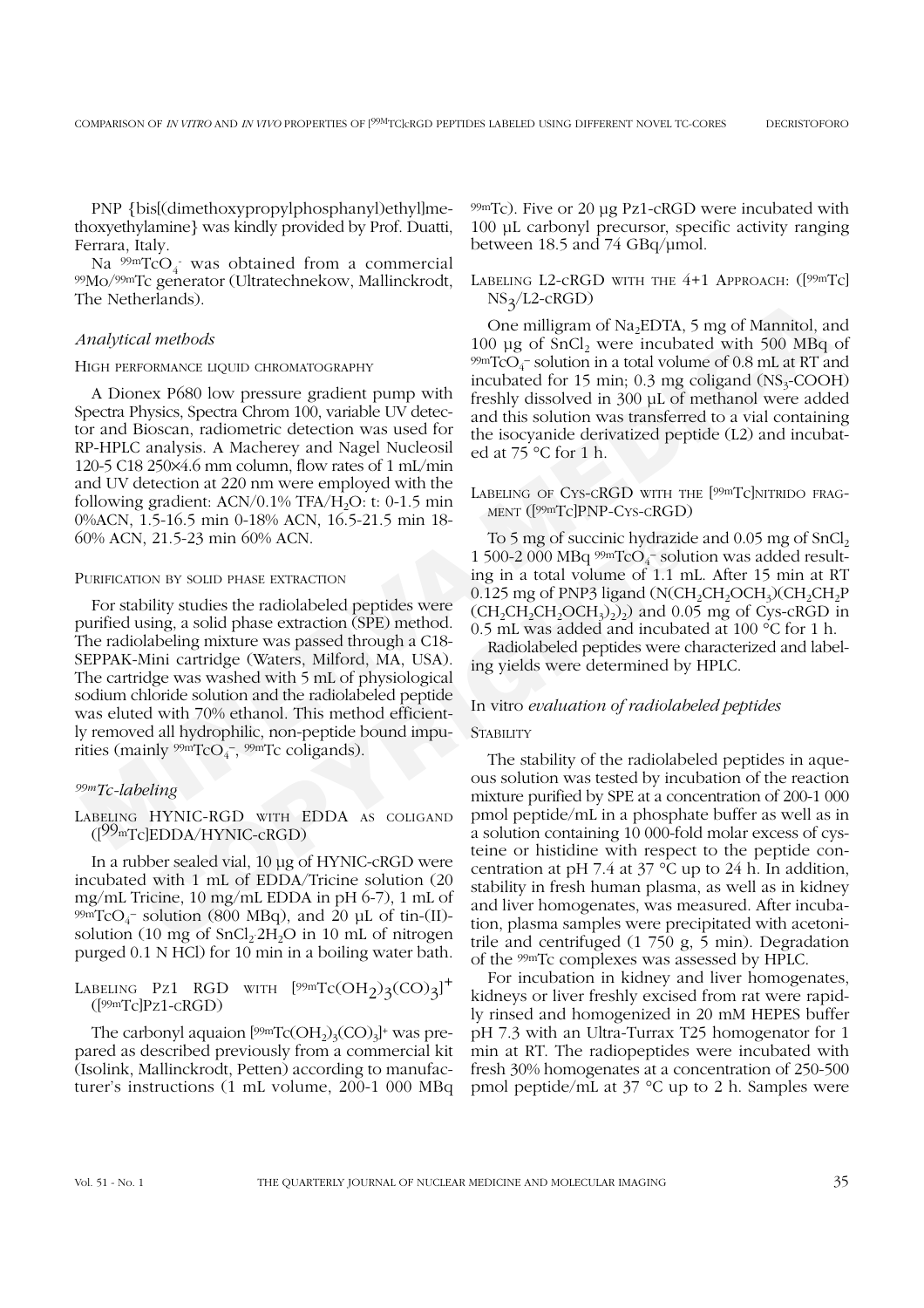precipitated with acetonitrile, centrifuged (1 750 g, 5 min) and analyzed by HPLC method 1.

## PROTEIN BINDING

For protein binding assessment the SPE purified complexes were incubated at a concentration of 20- 100 pmol peptide/mL in fresh human plasma at 37 °C and analysed up to 6 h by size-exclusion chromatography (MicroSpinTM G-50 Columns; Sephadex G-50). Protein binding of the 99mTc complex was determined by measuring activity partitioned between the chromatographic column and eluate in a γ-counter.

# LOGP-VALUES

The 99mTc-labeled RGD conjugate in 0.5 mL phosphate-buffered saline (PBS) was added to 0.5 mL octanol in an Eppendorf tube. The tube was vigorously vortexed over a period of 15 min. An aliquot of both the aqueous and the octanol layers was collected, counted in the γ-counter and log P value was calculated.

## BINDING AFFINITY

texed over a period of 15 min. An aliquot of<br>
aliamce with easymments we<br>
aqueous and the octanol layers was collected,<br>
pliance with approval of the Austrian anim<br>
aqueous and the octanol layers was calculated.<br>
Tunno ru The *in vitro* binding affinity of HYNIC-cRGD was determined in comparison with c(RGDfV) using [125I]Echistatin as radioligand. [125I]Echistatin was purchased from Amersham-Pharmacia Biotech (Vienna, Austria) and  $\alpha_{\nu}\beta_3$  integrin was obtained from Chemicon (Temecula, CA, USA). Briefly, 96 well plates were coated with the  $\alpha_{\nu}\beta_3$  integrin and incubated with a mixture of [125] Echistatin at varying concentrations of the peptide. Unbound radioligand was removed and wells were washed. Bound radioligand was removed with 2-M NaOH. The  $IC_{50}$  was calculated by fitting the percent inhibition values using Origin software (Northhampton, MA, USA).

# INTERNALIZATION AND BINDING STUDIES USING  $\alpha_{v}\beta_{3}$ -POSI-TIVE AND  $\alpha_{v}\beta_{3}$ -NEGATIVE CELLS

 $\alpha_{\nu} \beta_{3}$ -positive M21 and -negative M21L cells were grown in culture until sufficient numbers of cells were available. For internalization experiments cells were counted to a concentration of 2 million cells/mL in RPMI1640 containing 1% Glutamine and 1% PBS. Onemilliliter cell suspension was pipetted into an Eppendorf tube. After addition of  $99mTc$ -labeled peptide (>100 000 cpm, <1 nM) cells were incubated at 37 °C for 90 min in triplicates with either PBS/0.5%BSA buffer alone (150 µL, total series), or with 10 µM  $c(RGDyK)$  (Figure 1) in PBS/0.5%BSA buffer (150 µL, non-specific series). Incubation was interrupted by centrifugation, followed by removal of medium and twice rapid rinsing with ice-cold TRIS buffered saline. Thereafter, the cells were incubated twice at ambient temperature in acid wash buffer (50 mM acetate buffer pH 4.2) for 15 min at 37  $\degree$ C, a period sufficient to remove membrane bound radioligand. The supernatant was collected (membrane bound radioligand fraction) and the cells were washed with acid wash buffer. Cells were lysed by treatment in 1N NaOH and cell radioactivity collected (internalized radioligand fraction). The internalized fraction was determined by measuring radioactivity in the cells and was expressed in percentage of total added activity.

## In vivo *evaluation of radiolabeled peptides*

To protect when a contentral of 20 minimal particle of the state with lines the complexes were inculated at a concentration of 20 milfer pH 4.2) for 15 min a 37 °C, a period sufficies<br>of the minimal particle of the superpo All animal experiments were conducted in compliance with the Austrian animal protection laws and with approval of the Austrian Ministry of Science. Tumor uptake studies were performed in  $v/v$  mice (Charles River, Germany). For the induction of tumor xenografts, M21 and M21L cells were subcutaneously injected at a concentration of 5×106 cells/mouse and allowed to grow until tumors of 0.3-0.6 mL were visible. On the day of experiment, each 6 mice with M21 and 3 with M21L tumor were injected with <sup>99m</sup>Tclabeled peptide (1 MBq/mouse, corresponding to 1 µg peptide) intravenously into the tail vein. They were sacrificed by cervical dislocation at 1 h (M21 and M21L) and 4 h postinjection (M21).

Tumors and other tissues (blood, lung, heart, stomach, spleen, liver, pancreas, kidneys, muscle, and intestines) were removed. The amount of radioactivity was determined with a γ-counter. Results were expressed as percentage of injected dose per gram of tissue (%ID/g) and tumor-to-organ ratios were calculated.

#### **Results**

All peptides were labeled at high specific activities. For HYNIC-cRGD, Pz1-cRGD and Cys-cRGD quantitative labeling yields (>95%) could be achieved using EDDA as coligand (Rt=15 min), the  $Tc(CO)<sub>3</sub>$ core (Rt=23 min) and PNP as coligand (Rt=23.8 min), respectively. [99mTc]PNP-nitrido-CYS-cRGD showed two diastereomers when analysed using an optimized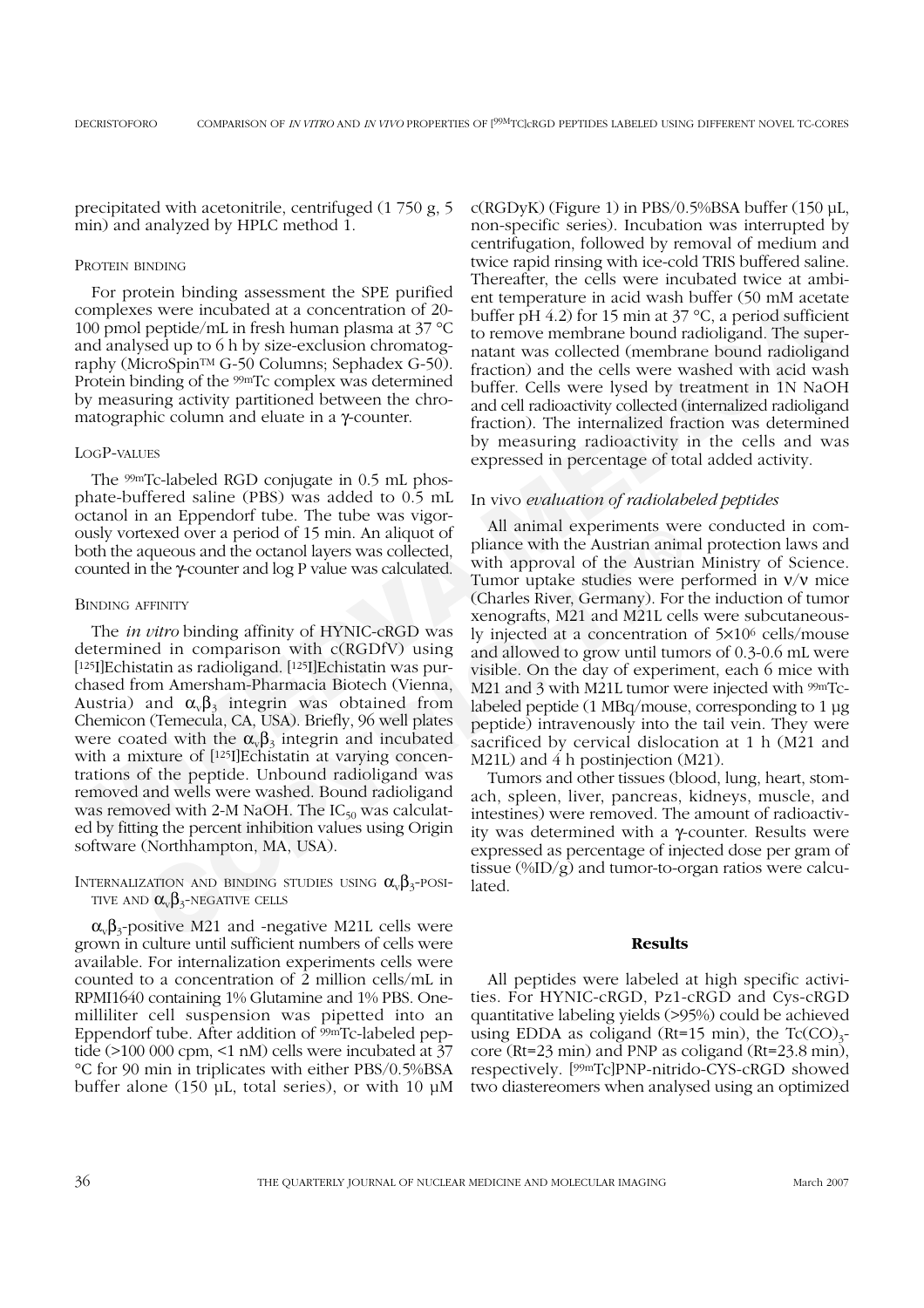

Figure 1.—Structures of the c(RGDyK) (A) and the resulting <sup>99m</sup>Tc-labeled peptides (B).

HPLC gradient system (data not shown), which is in accordance with previous findings of pure Tc-complexes of this kind. For L2-cRGD labeling yields were  $\leq 80\%$  using NS<sub>3</sub>-COOH as coligand (Rt=23.1 min), thus requiring HPLC purification before further characterization. Typical radiochromatograms of the radiolabeling solutions are shown in Figure 2.

All 99mTc-labeled peptides showed high stability in solution with a radiochemical purity >95% up to 6 h after preparation. Also challenge with excess cysteine and incubation in serum or tissue homogenates revealed no significant decomposition or degradation of the 99mTc-labeled peptides.

Both lipophilicity, determined by HPLC retention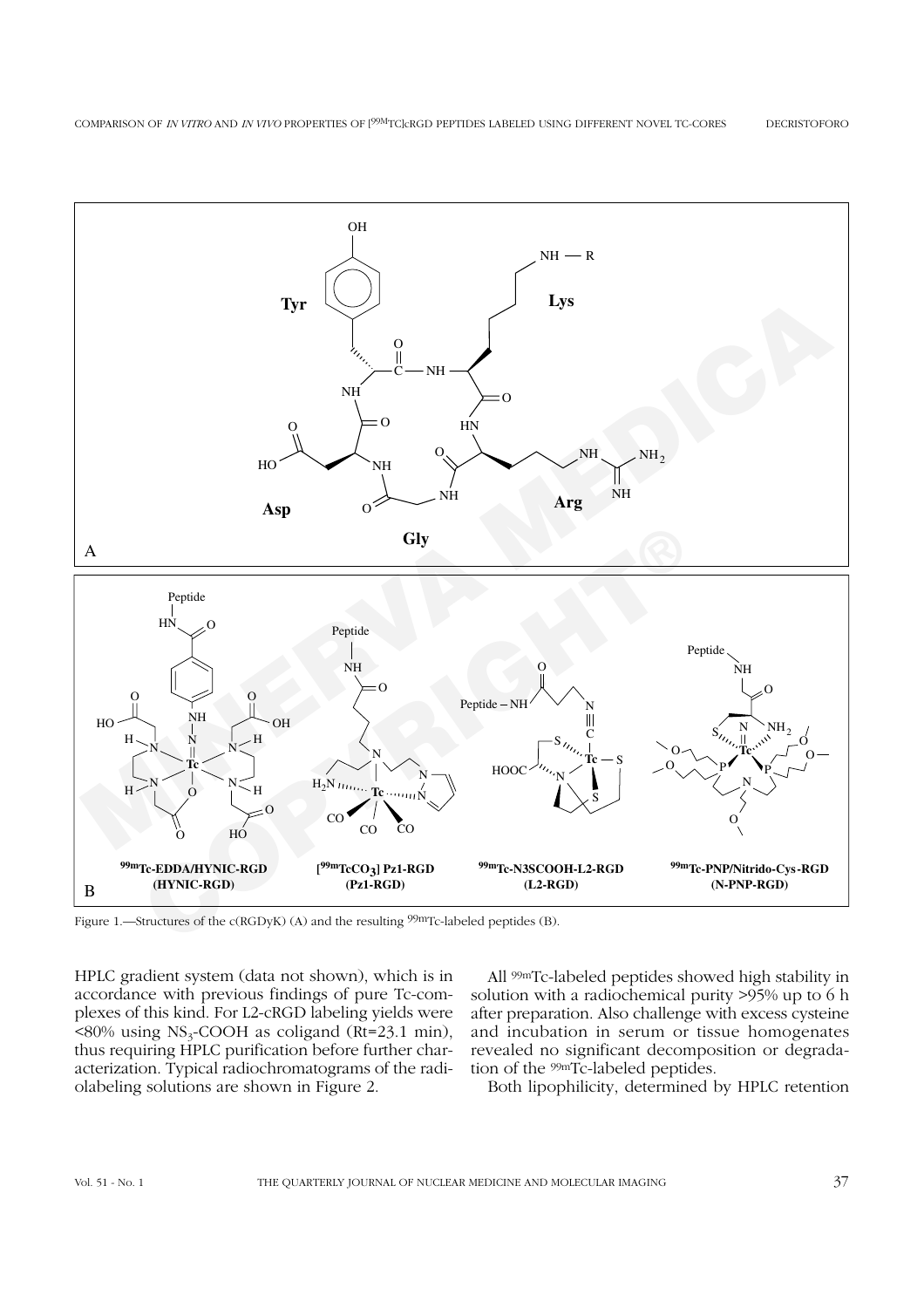

Figure 2.—Radio-high performance liquid chromatograms of the <sup>99m</sup>Tclabeled peptides. A)  $^{99}$ mTc-EDDA/HYNIC-cRGD; B)  $^{[99}$ mTc(CO)<sub>3</sub>]Pz1cRGD; C) <sup>[99m</sup>Tc]PNP/nitrido-Cys-cRGD; D) [<sup>99m</sup>Tc]NS<sub>3</sub>-COOH-L2-<br>cRGD, arrows indicate the <sup>99m</sup>Tc-labeled peptide.

TABLE I.—In vitro *parameters as determined for all four 99mTc-labeled RGD peptides.*

| Compound                                 | tR<br>(min) | Log P<br>O/N | Plasma protein<br>binding 2 h<br>(0/0) |
|------------------------------------------|-------------|--------------|----------------------------------------|
| [ <sup>99m</sup> Tc]EDDA/HYNIC-cRGD      | 15          | $-3.57$      | 1.8                                    |
| $[99mTc(CO)3]Pz1-cRGD$                   | 23          | $-0.92$      | 20.1                                   |
| [ <sup>99m</sup> Tc]PNP/Nitrido-Cys-cRGD | 23.8        | $-1.72$      | 14.3                                   |
| $[99mTc]NS3-COOH-L2-cRGD$                | 23.1        | $-2.3$       | 18.8                                   |

times or by log P values (-0.92 to -3.57), and binding to serum proteins (2-32%) varied considerably, however not correlating for all compounds. These data are summarized in Table I. [99mTc]EDDA/HYNIC-cRGD showed lowest HPLC retention times, lowest log P-values (-3.57) and lowest values of plasma protein binding. [99mTcCO3]Pz1-cRGD and [99mTc]PNP/nitrido-Cys-RGD were considerably more lipophilic with log P-val-



Figure 3.—Uptake of 99mTc-labeled cyclic Arginine-glycine-aspartic acid (cRGD) peptides in  $\alpha_v \beta_3$  positive M21 tumor cells *in vitro*.

ues of -0.91 and -1.72, respectively, correlating with higher protein binding values. Although  $[99mTc]NS_{3}$ -COOH-L2-cRGD was determined to be rather hydrophilic with a log P of -2.3, protein-binding values (18.8%) were considerably higher than for the HYNIC-compound.

The cold peptide conjugates showed high affinity to the  $\alpha_v \beta_3$  integrin with IC<sub>50</sub> values in the low nanomolar range (HYNIC-cRGD=6 nM, Pz1-cRGD=3 nM, Cys-cRGD=6.6 nM, L2-cRGD=11.8 nM). In comparison for c(RGDfV) an  $IC_{50}$  value of 3.7 nM was found. All 99mTc-labeled peptides showed specific internalization in  $\alpha_{\nu} \beta_3$ -positive M21 cells with values from approx. 0.5-2% of total/mg protein, compared to values for [125I]c(RGDyK) of only 0.24%. Uptake values were significantly lower when  $\alpha_{\nu}\beta_3$  receptors were blocked with excess c(RGDyK). Cellular uptake values are summarized in Figure 3.

In a mouse tumor model, significant variations in pharmacokinetic behavior were found ranging from predominant renal excretion up to predominant hepatobiliar elimination: data are summarized in Table II. The radiolabeled conjugate [99mTc]EDDA/HYNICcRGD showed values below 4%ID/g in all organs, whereas all other 99mTc-compounds revealed higher uptake values especially in liver  $(6.7-8.89\sqrt[6]{\mathrm{ID/g}})$  and intestines  $(10.1-32.8\%$ ID/g). Tumor uptake values were comparable for [99mTc]EDDA/HYNIC-cRGD, [99mTc(CO)3]Pz1-cRGD and [99mTc]PNP/nitrido-CyscRGD ranging from 2.44-2.73% and were significant for lower (<1%ID/g) in  $\alpha_{\nu} \beta_3$ -negative M21L tumors.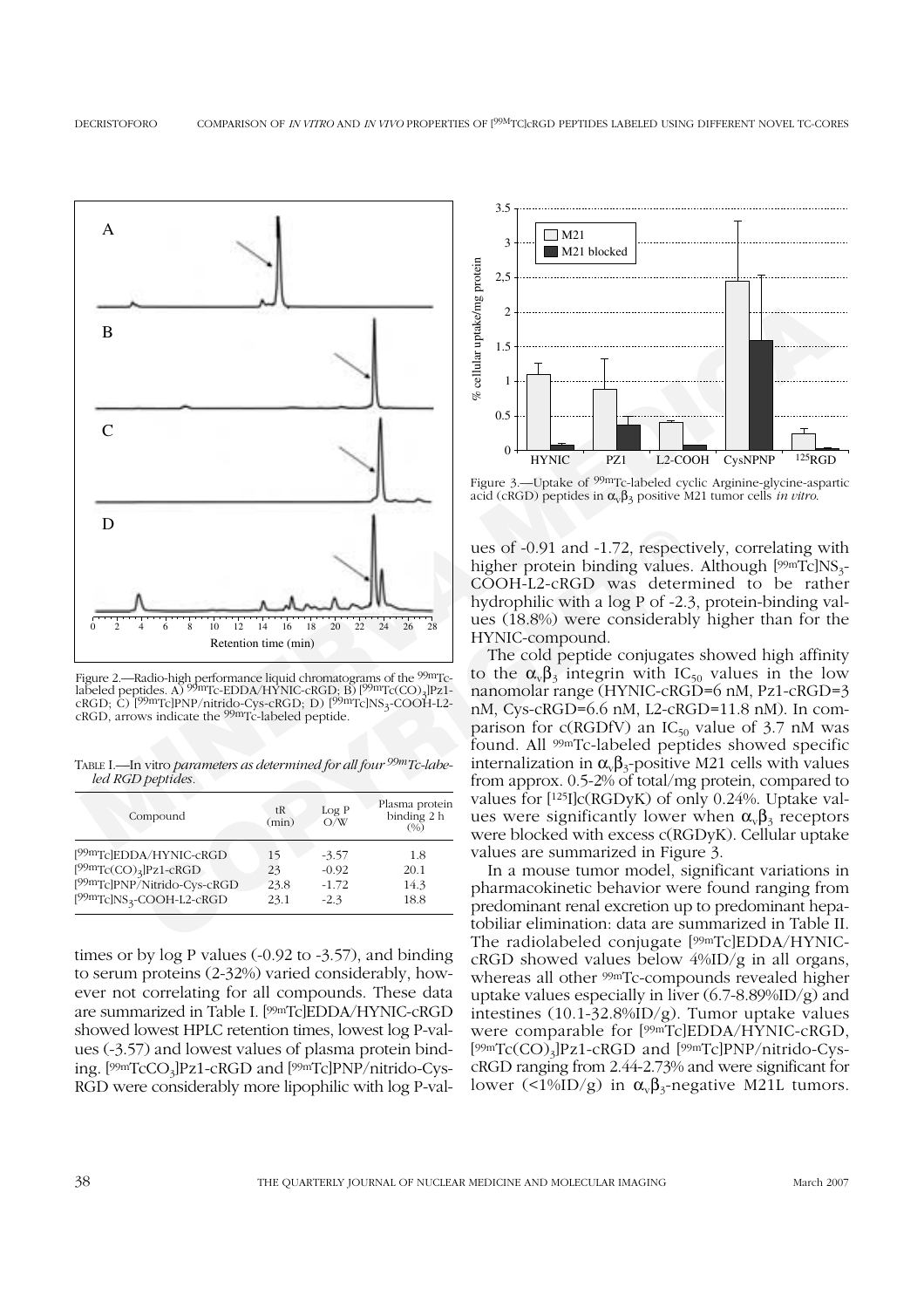|            | [ <sup>99m</sup> TclEDDA/HYNI<br>$C$ -c $RGD$ | $[99mTc(CO)3]Pz1-$<br>CRGD | [ <sup>99m</sup> Tc]PNP/nitrido-Cys-<br>CRGD | $[99mTc]NS3-COOH-$<br>L2-cŘGD |
|------------|-----------------------------------------------|----------------------------|----------------------------------------------|-------------------------------|
| Blood      | $0.98 \pm 0.04$                               | $0.96 \pm 0.06$            | $0.48 \pm 0.15$                              | $0.59 \pm 0.03$               |
| Heart      | $1.01 \pm 0.05$                               | $0.97 \pm 0.13$            | $0.7 \pm 0.15$                               | $0.3 \pm 0.02$                |
| Stomach    | $2.5 \pm 0.75$                                | $2.12 \pm 1.15$            | $1.13 \pm 0.16$                              | $0.69 \pm 0.26$               |
| Liver      | $2.63 \pm 0.14$                               | $8.89 \pm 0.71$            | $7.7 \pm 1.92$                               | $6.7 \pm 0.65$                |
| Kidneys    | $3.68 \pm 0.13$                               | $5.65 \pm 0.88$            | $6.87 \pm 0.46$                              | $2.69 \pm 0.21$               |
| Muscle     | $0.76 \pm 0.69$                               | $1.04 \pm 0.68$            | $0.44 \pm 0.06$                              | $0.14 \pm 0.02$               |
| Intestine  | $2.04 \pm 0.18$                               | $10.09 \pm 1.3$            | $23.7 \pm 1.93$                              | 32.83±2.33                    |
| Tumor      | $2.73 \pm 0.26$                               | $2.5 \pm 0.29$             | $2.44 \pm 0.61$                              | $0.2 \pm 0.04$                |
| Tumor M21L | $0.85 \pm 0.2$                                | $0.71 \pm 0.08$            | $0.85 \pm 0.07$                              | $0.23 \pm 0.02$               |

TABLE II.—*Biodistribution of all 99mTc-compounds under study in* <sup>α</sup>*v*β*<sup>3</sup> positive M21 tumor-bearing nude mice, in comparison tumor values in*  $\alpha_{\nu}\beta_3$  *negative M21L tumors.* 

 $[99mTc]NS<sub>3</sub>-COOH-L2-cRGD$  showed only very low tumor uptake  $(0.20\%$ ID/g) with no significant difference to receptor negative tumors.

## **Discussion**

**Coligand used.<sup>22</sup> When using a<br>
suitable for state DDM, the HYNIC technol.<br>
<b>COPY** saint particle in a suitable for radiolabeling pept<br>
beceific biomolecule can be achieved *vta* dif-<br>
proaches.<sup>18</sup> The so-called pendant The introduction of a radiometal such as 99mTc in a highly specific biomolecule can be achieved *via* different approaches.18 The so-called pendant approach, whereby a metal binding moiety is attached to the biomolecule, has so far been more successful than the integrated approach where the radiolabel is a major constituent of the biological recognition site. In particular, the derivatisation of small peptides with bifunctional chelators as part of the whole peptide synthesis is currently a well-established method, even special 99mTc-binding building blocks for peptide synthesis have already been described.19

The corresponding peptide conjugate can usually be radiolabeled in a rather straight forward way in aqueous solution and ideally used without further purification. This postlabeling strategy has shown major advantages over prelabeling approaches, whereby the 99mTc-chelate is formed first, followed by attachment to the peptide. Although the 99mTc binding moiety has to fulfil strict criteria, such as achievement of high specific activity labeling, high *in vitro* and *in vivo* stability and compatibility with the peptide chain, currently a variety of labeling approaches are available. It is known that the choice of the bifunctional chelator has a profound effect on the pharmacokinetics of the resulting 99mTc-labeled construct.20 In a study on radiolabeled somatostatin analogs, we compared triamidomonothiol- $(N<sub>3</sub>S)$  with HYNIC-conjugates. In this study, the  $NS<sub>3</sub>$  ligands resulted in predominant hepatobiliar excretion whereas HYNIC labeling using a suitable coligand shifted excretion to almost exclusive renal pathways.21 Pharmacokinetics of HYNICderivatized peptides are strongly dependent on the coligand used.22 When using a suitable coligand, such as EDDA, the HYNIC technology has proven to be suitable for radiolabeling peptides for clinical application.23

Heata<br>
Means 10.146.18 0.792.0.13 0.724.115 0.74116 0.792.02<br>
Isomach 2.540.75 2.124.115 0.741216 0.9960.26<br>
Isometh<br>
Manes 2.660.71 1146.16 0.9960.26<br>
Manes 2.660.81 8.960.20<br>
Manes 2.660.81 8.960.81 2.224.115 0.9960.26<br> Since then, a number of new labeling approaches have been developed, thus increasing the chemical variability dramatically. The precursor complex  $[99mTc(OH<sub>2</sub>)<sub>3</sub>(CO)<sub>3</sub>]$ <sup>+</sup> is one of these promising cores for the development of new 99mTc-based radiopharmaceuticals.24 The exchange of the three labile water molecules by a great variety of chelators gives high flexibility in the labeling approach.25 The 4+1 chemistry developed by Pietzsch *et al*. allows 99mTc-labeling at high specific activities simply by modification of a biomolecule with a monodentate binding moiety.26 The nitrido chemistry provides a tool for selective targeting of an N-terminal cystein residue, opening the option to label a natural amino acid with high selectivity and high stability at high specific activities.27

> This study provides comparative data on labeling a small peptide utilizing these different technetiumcores. The cyclic pentapeptide c(RGDyK) provided an excellent platform to compare these different labeling strategies, because it consists only of 5 amino acids, thus, the effects of the different chelator systems may have a greater impact on the tracer properties as opposed to what is observed for larger peptides or even proteins. All labeling strategies fulfilled main criteria for labeling small, potentially highly potent small peptides. Specifically, high specific activities where achieved, *i.e*. small amounts of peptide were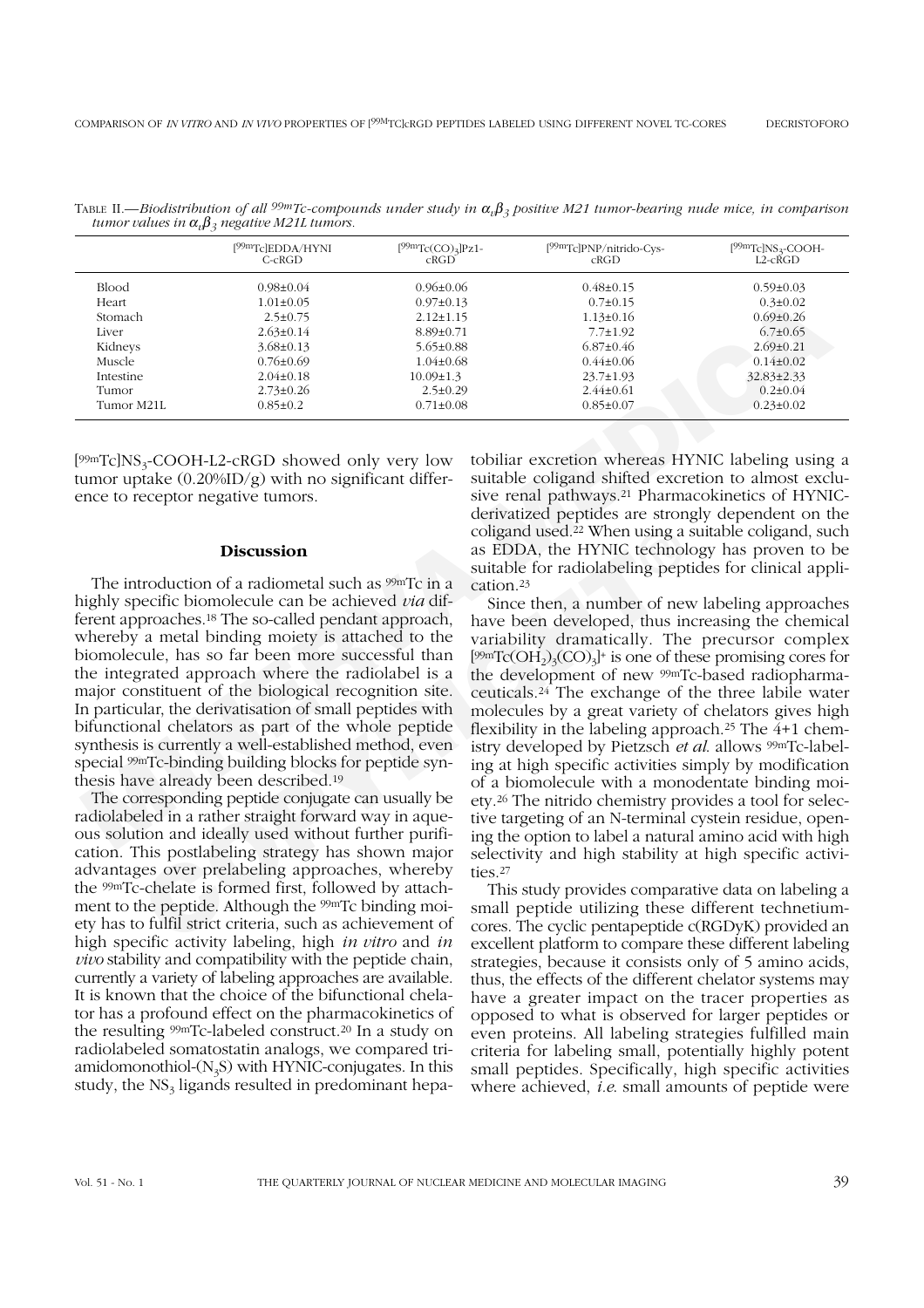necessary to achieve high labeling yields, whereby specific optimizations such as using small reaction solvent volumes in the case of  $Tc(CO)_{3}$ -labeling had to be taken into account. The labeled peptides showed a suitable high stability and very low rates of ligand exchange when challenged with cysteine or histidine.

Example when callenged Wilh specific increase and the constant when the value was probable and the constant of the distribution of the diffusive probable and the mean of the diffusive properties of a highly specific biomo asma protein binding, whereas tumor uptake<br>
corber diseases. For central nerve<br>
comparable (2.44-2.7%%D/g) This proofs<br>
brain uptake much different cl<br>
creasing hydro-philicity, e.g. by introduction<br>
cordinates<br>
ment of ph The decisive influence of the chelator on the targeting properties of a highly specific biomolecule was confirmed *in vitro*. The different labeling strategies resulted in tracers with very heterogeneous lipophilicity and protein binding behavior. Studies in cells revealed significant retention of binding affinity and specific internalization for all compounds of this study. Differences in both excretion patterns and tumor uptake values were found *in vivo*. For 99mTc-labeled HYNIC-, Pz1- and Cys-cRGD conjugates excretion patterns shifted from predominant renal excretion to considerable intestinal excretion with increasing lipophilicity and plasma protein binding, whereas tumor uptake values were comparable  $(2.44-2.73\sqrt{d})$ . This proofs a suitable stability of the complexes and also indicates that by increasing hydro-philicity, *e.g*. by introduction of pharmacokinetic modifiers such as carbohydrates, improvement of pharmacokinetic behavior might be achievable (especially for Pz1- and Cys-cRGD labeled *via* the nitrido chemistry). L2-cRGD labeled using the  $4+1$  approach and an NS<sub>3</sub>-COOH coligand showed different *in vivo* behavior. Although being comparably hydrophilic, the highest intestinal uptake indicating predominant hepatobiliar clearance was observed for L2-cRGD. In addition, tumor uptake was very low both in receptor positive as well as in receptor negative tumors. This could be explained by a specific metabolic behavior of this kind of complexes. Further investigations on the influence of the coligand on *in vivo* behavior could give more insight in this phenomenon.

It is interesting to note that only the combination of all *in vitro* parameters was predictive for the *in vivo* behavior. For instance the high stability, low lipophilicity, low protein binding and retained receptor mediated cell uptake of [99mTc]EDDA/HYNIC-RGD also resulted in suitable pharmacokinetics with high, receptor mediated tumor uptake.

# **Conclusions**

In conclusion, our study compared novel technetium cores including HYNIC,  $Tc(CO)_{3}$ , Tc 4+1 and Tc-nitrido for the preparation of 99mTc-labeled peptides. Although all strategies allowed labeling at high specific activities with good *in vitro* stability, HPLC analysis and protein binding assays revealed considerable differences. In a tumor model, varying pharmacokinetics and tumor uptake values were observed with comparatively high uptake levels for [99mTc(CO)<sub>3</sub>]-<br>Pz1-RGD. [99mTclNitrido-PNP/Cvs-RGDvK and  $[99mTc]$ Nitrido-PNP/Cys-RGDyK and [99mTc]EDDA/HYNIC-RGD. Retrospectively this study demonstrates that in the labeling of peptides with 99mTc, strategies have to be properly selected and optimized. Different *in vitro* assays are necessary to predict targeting properties *in vivo*. For peptide radiopharmaceuticals high stability, hydrophilic properties and low plasma protein binding conjoined with retention of biological activity usually allow to identify the most promising candidates for sensitive *in vivo* detection of receptors in oncology, but potentially also in other diseases. For central nervous diseases requiring brain uptake much different characteristics might be sought to develop a successful imaging agents.

#### **References**

- 1. Riccabona G, Decristoforo C. Peptide targeted imaging of cancer. Cancer Biother Radiopharm 2003;18:675-87<br>2. Liu S, Edwards DS. <sup>99m</sup>Tc-labeling of highly potent small pep-
- tides. Bioconjug Chem 1998;8:621-36.
- 3. Decristoforo C, Mather SJ, Cholewinski W, Donnemiller E, Riccabona G, Moncayo R. 99mTc-EDDA/HYNIC-TOC: a new technetium-99m labelled radiopharmaceutical for imaging somatostatin receptor positive tumours: first clinical results and intra-<br>patient comparison with <sup>111</sup>In-labelled octreotide derivatives. Eur J Nucl Med 2000;27:1318-25.<br>4. Decristoforo C, Melendez-Alafort L, Sosabowski JK, Mather SJ.
- 4. Decristoforo C, Melendez-Alafort L, Sosabowski JK, Mather SJ. 99mTc-HYNIC-[Tyr3]-octreotide for imaging SST-receptor positive tumours, preclinical evaluation and comparison with <sup>111</sup>Inoctreotide. J Nucl Med 2000;41:1114-9.
- 5. Egli A, Alberto R, Tannahill L, Schibli R, Abram U, Schaffland A *et al*. Organometallic 99mTc-aquaion labels peptide to an unprecedented high specific activity. J Nucl Med 1999;40:1913-7.
- 6. Schibli R, La Bella R, Alberto R, Garcia-Garayoa E, Ortner K, Abram U *et al*. Influence of the denticity of ligand systems on the *in vitro* and *in vivo* behavior of (99m)Tc(I)-tricarbonyl complexes: a hint for the future functionalization of biomolecules.Bioconjug Chem 2000;11:345-51.
- 7. Boschi A, Bolzati C, Benini E, Malago E, Uccelli L, Duatti A *et al*. A novel approach to the high-specific-activity labeling of small peptides with the technetium-99m fragment  $[99mTc(N)(PXP)]2+(PXP)$ : diphosphine ligand). Bioconjug Chem 2001;12:1035-42.
- 8. Seifert S, Künstler JU, Schiller E, Pietzsch HJ, Pawelke B, Bergmann R *et al*. Novel procedures for preparing 99mTc(III) complexes with tetradentate/monodentate coordination of varying lipophilicity and adaptation to  $^{188}$ Re analogues. Bioconjug Chem  $2004;15:856-63$ .
- 9. Haubner RH, Wester HJ, Weber WA, Schwaiger M. Radiotracer-based strategies to image angiogenesis. Q J Nucl Med 2003;47:189-99.
- 10. Haubner R, Wester HJ. Radiolabeled tracers for imaging of tumor angiogenesis and evaluation of anti-angiogenic therapies. Curr Pharm Des 2004;10:1439-55.